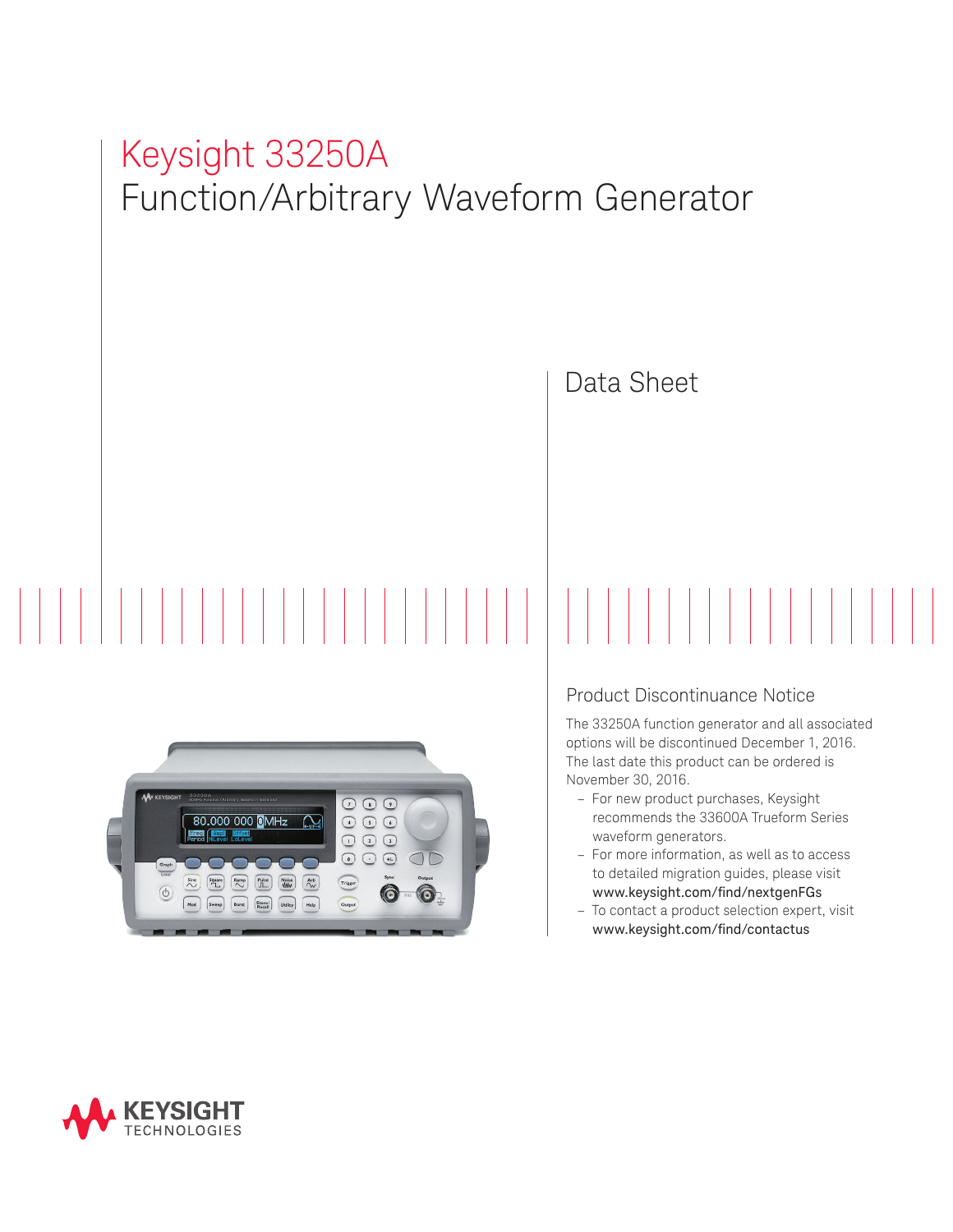### Standard Waveforms

The Keysight Technologies, Inc. 33250A function/arbitrary waveform generator uses direct digital-synthesis techniques to create a stable, accurate output on all waveforms, down to 1 µHz frequency resolution. The benefits are apparent in every signal you produce, from the sine wave frequency accuracy to the fast rise/fall times of square waves, to the ramp linearity.

Front-panel operation of the 33250A is straightforward and user friendly. The knob or numeric keypad can be used to adjust frequency, amplitude and offset. You can even enter voltage values directly in Vpp, Vrms, dBm, or high/low levels. Timing parameters can be entered in hertz (Hz) or seconds.

## Custom Waveform Generation

Why settle for a basic function generator when you can get arbitrary waveforms at no extra cost? With the 33250A, you can generate arbitrary waveforms with 12-bit vertical resolution, 64K memory depth, and a sample rate of 200 MSa/s. You can also store up to four 64K-deep arbitrary waveforms in non-volatile memory with user-defined names to help you find the right waveform when you need it most.

The included Keysight IntuiLink software allows you to easily create, edit, and download complex waveforms using the IntuiLink arbitrary waveform editor. Or you can capture a waveform using IntuiLink oscilloscope or DMM and send it to the 33250A for output. For programmers, ActiveX components can be used to control the instrument using SCPI commands. IntuiLink provides the tools to easily create, download, and manage waveforms for your 33250A. To find out more about IntuiLink, visit [www.keysight.com/find/intuilink](http://www.keysight.com/find/intuilink).

## Pulse Generation

The 33250A can generate simple pulses up to 50 MHz. With variable edge time, pulse width and voltage level, the 33250A is ideally suited to a wide variety of pulse applications.

## Built-in Versatility

AM, FM and FSK capabilities make it easy to modulate waveforms with or without a separate source. Linear or logarithmic sweeps can be performed with a programmable frequency marker signal. Programmable burst count and gating allow you to further customize your signal.

For system applications, both GPIB and RS-232 interfaces are standard, and support full programmability using SCPI commands.

- 80 MHz sine and square wave outputs
- Sine, square, ramp, noise and other waveforms
- 50 MHz pulse waveforms with variable rise/fall times
- 12-bit, 200 MSa/s, 64K-point deep arbitrary waveform

# Color Graphical Display

The unique design of the 33250A combines a low-profile instrument with the benefits of a color graphical display. Now you can display multiple waveform parameters at the same time. The graphical interface also allows you to modify arbitrary waveforms quickly and easily.

## Timebase Stability and Clock Reference

The 33250A TCXO timebase gives you frequency accuracy of 2 ppm for your most demanding applications. The external clock reference input/output lets you synchronize to an external 10 MHz clock, to another 33250A, or to another Keysight 332XXA function/ arbitrary wafeform generator. Phase adjustments can be made from the front panel or via a computer interface, allowing precise phase calibration and adjustment.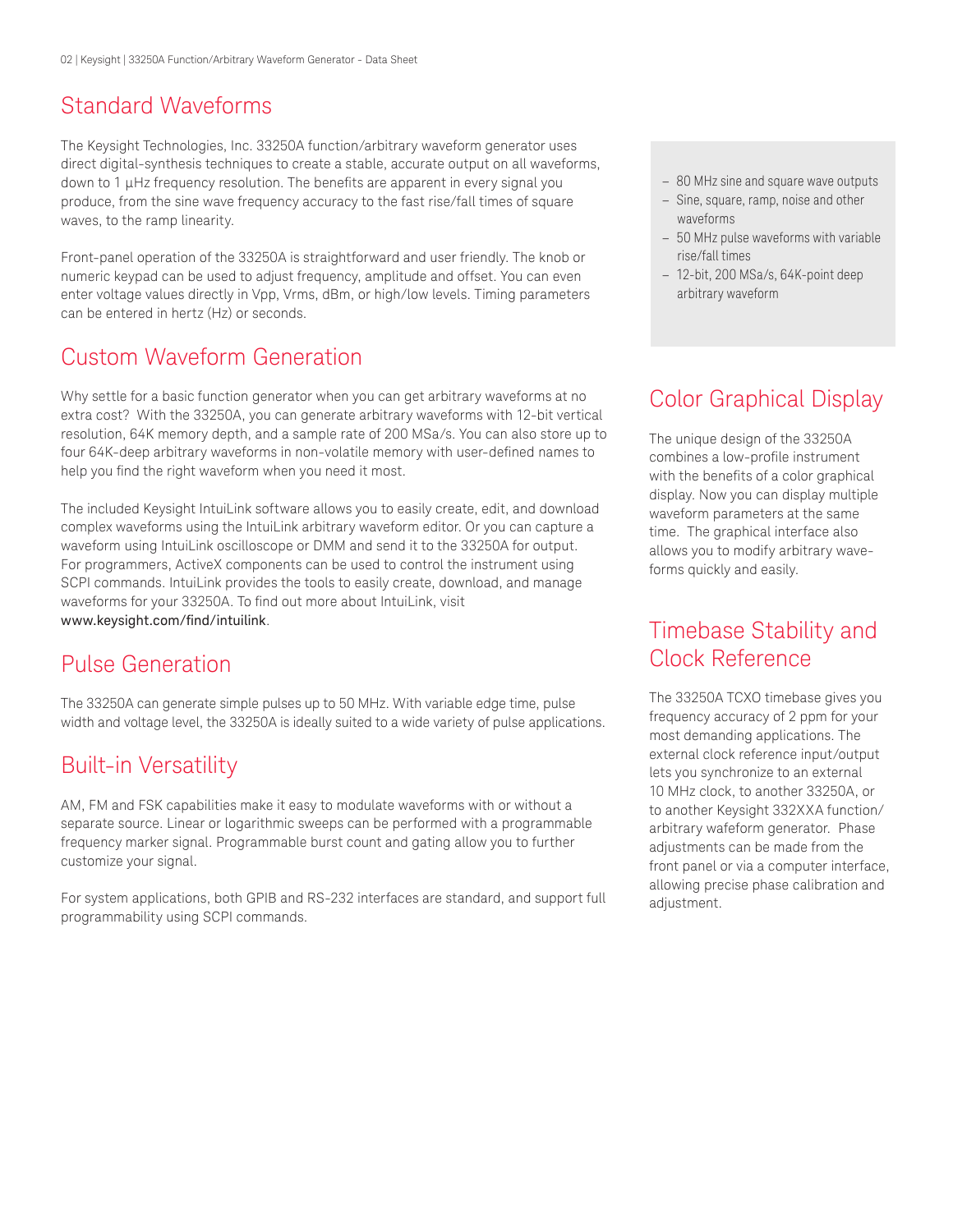# Measurement Characteristics

| <b>Waveforms</b>                     |                                                       |  |
|--------------------------------------|-------------------------------------------------------|--|
| <b>Standard</b>                      | Sine, square, pulse, ramp, noise, sin(x)/x,           |  |
|                                      | exponential rise, exponential fall, cardiac, DC volts |  |
| Arbitrary                            |                                                       |  |
| Waveform length                      | 1 to 64K points                                       |  |
| Amplitude resolution                 | 12 bits (including sign)                              |  |
| Repetition rate                      | 1 µHz to 25 MHz                                       |  |
| Sample rate                          | 200 MSa/s                                             |  |
| Filter bandwidth                     | 50 MHz                                                |  |
| Non-vol. memory                      | Four (4) 64K waveforms                                |  |
| <b>Frequency characteristics</b>     |                                                       |  |
| Sine                                 | 1 µHz to 80 MHz                                       |  |
| Square                               | 1 µHz to 80 MHz                                       |  |
| Pulse                                | 500 µHz to 50 MHz                                     |  |
| Arb                                  | 1 µHz to 25 MHz                                       |  |
| Ramp                                 | 1 µHz to 1 MHz                                        |  |
| White noise                          | 50 MHz bandwidth                                      |  |
| Resolution                           | 1 µHz; except pulse, 5 digits                         |  |
| Accuracy (1 year)                    | 2 ppm, 18 to 28 °C                                    |  |
|                                      | 3 ppm, 0 to 55 °C                                     |  |
|                                      |                                                       |  |
| Sinewave spectral purity             |                                                       |  |
| <b>Harmonic distortion</b>           |                                                       |  |
|                                      | $\leq 3$ Vpp <sup>1</sup><br>> 3 Vpp                  |  |
| DC to 1 MHz                          | $-55$ dBc<br>$-60$ dBc                                |  |
| $1$ to 5 MHz                         | $-57$ dBc<br>$-45$ dBc                                |  |
| 5 to 80 MHz                          | $-37$ dBc <sup>2</sup><br>$-30$ dBc <sup>2</sup>      |  |
| <b>Total harmonic distortion</b>     |                                                       |  |
| DC to 20 kHz                         | $0.2\% + 0.1$ mVrms                                   |  |
| Spurious (non-harmonic) <sup>3</sup> |                                                       |  |
| DC to 1 MHz                          | -60 dBc                                               |  |
| 1 to 20 MHz                          | $-50$ dBc                                             |  |
| 20 to 80 MHz                         | $-50$ dBc $+6$ dBc/octave                             |  |
| Phase noise (30 kHz band)            |                                                       |  |
| 10 MHz                               | < -65 dBc (typical)                                   |  |
| 80 MHz                               | < -47 dBc (typical)                                   |  |
| <b>Signal characteristics</b>        |                                                       |  |
| Squarewave                           |                                                       |  |
| Rise/fall time                       | $< 8$ ns <sup>4</sup>                                 |  |
| Overshoot                            | $&5\%$                                                |  |
| Asymmetry                            | 1% of period $+$ 1 ns                                 |  |
| Jitter (rms)                         |                                                       |  |
| < 2 MHz                              | $0.01\% + 525$ ps                                     |  |
| $\geq 2$ MHz                         | $0.1\% + 75$ ps                                       |  |
| Duty cycle                           |                                                       |  |
| $\leq$ 25 MHz                        | 20.0 to 80.0%                                         |  |
| 25 to 50 MHz                         | 40.0 to 60.0%                                         |  |
| 50 to 80 MHz                         | 50.0% (fixed)                                         |  |
| Pulse                                |                                                       |  |
| Period                               | 20.00 ns to 2000.0 s                                  |  |
| Pulse width                          | 8.0 ns to 1999.9 s                                    |  |
| Variable edge time                   | 5.00 ns to 1.00 ms                                    |  |

Overshoot <5%

Jitter (rms) 100 ppm + 50 ps

| Signal characteristics (Continued)<br>Ramp                                                           |                                                                                                                   |
|------------------------------------------------------------------------------------------------------|-------------------------------------------------------------------------------------------------------------------|
| Linearity                                                                                            | < 0.1% of peak output                                                                                             |
| Symmetry                                                                                             | 0.0 to 100.0%                                                                                                     |
| Arb                                                                                                  |                                                                                                                   |
| Minimum edge time                                                                                    | < 10 ns                                                                                                           |
| Linearity                                                                                            | < 0.1% of peak output                                                                                             |
| Settling time                                                                                        | <50 ns to 0.5% of final value                                                                                     |
| Jitter (rms)                                                                                         | $30$ ppm + 2.5 ns                                                                                                 |
| <b>Output characteristics</b><br><b>Amplitude</b> (into 50 $\Omega$ ) 10 mVpp to 10 Vpp <sup>5</sup> |                                                                                                                   |
|                                                                                                      | Accuracy (at 1 kHz, >10 mVpp, Autorange on)<br>$± 1\%$ of setting $± 1$ mVpp                                      |
| $< 10$ MHz<br>10 to 50 MHz<br>50 to 80 MHz                                                           | Flatness (sinewave relative to 1 kHz, Autorange on)<br>$± 1\% (0.1 dB)^6$<br>$± 2\% (0.2 dB)$<br>$± 5\% (0.4 dB)$ |
| Units                                                                                                | Vpp, Vrms, dBm, high and low level                                                                                |
| Resolution                                                                                           | 0.1 mV or 4 digits                                                                                                |
| Offset (into $50 \Omega$ )                                                                           | $± 5$ Vpk ac + dc                                                                                                 |
|                                                                                                      | 1% of setting $+ 2$ mV $+ 0.5$ % of amplitude                                                                     |
| Accuracy<br><b>Waveform output</b>                                                                   |                                                                                                                   |
| Impedance                                                                                            | 50 Ω typical (fixed)                                                                                              |
|                                                                                                      | $>$ 10 MΩ (output disabled)                                                                                       |
| Isolation                                                                                            | 42 Vpk maximum to earth                                                                                           |
| Protection                                                                                           | Short-circuit protected <sup>7</sup> ; overload relay                                                             |
|                                                                                                      | automatically disables main output                                                                                |
| <b>Modulation characteristics</b><br>AM                                                              |                                                                                                                   |
| Carrier waveforms                                                                                    |                                                                                                                   |
| Mod. waveforms                                                                                       | Sine, square, ramp, and arb                                                                                       |
|                                                                                                      | Sine, square, ramp, noise, and arb<br>2 mHz to 20 kHz                                                             |
| Mod. frequency<br>Depth                                                                              | 0.0 to 120.0%                                                                                                     |
| Source                                                                                               | Internal/external                                                                                                 |
| FM                                                                                                   |                                                                                                                   |
| Carrier waveforms                                                                                    | Sine, square, ramp, and arb                                                                                       |
| Mod. waveforms                                                                                       | Sine, square, ramp, noise, and arb                                                                                |
| Mod. frequency                                                                                       | 2 mHz to 20 kHz                                                                                                   |
| Peak deviation                                                                                       | DC to 80 MHz                                                                                                      |
| Source                                                                                               | Internal/external                                                                                                 |
| <b>FSK</b>                                                                                           |                                                                                                                   |
| Carrier waveforms                                                                                    | Sine, square, ramp, and arb                                                                                       |
| Mod. waveform                                                                                        | 50% duty cycle square                                                                                             |
| Internal rate                                                                                        | 2 mHz to 100 kHz                                                                                                  |
| Frequency range                                                                                      | 1 µHz to 80 MHz                                                                                                   |
| Source                                                                                               | Internal/external                                                                                                 |
| <b>External modulation input</b>                                                                     |                                                                                                                   |
| Voltage range                                                                                        | ± 5 V full scale                                                                                                  |
| Input impedance                                                                                      | $10\Omega$                                                                                                        |
| Frequency<br>Latency                                                                                 | DC to 20 kHz<br>< 70 µs typical                                                                                   |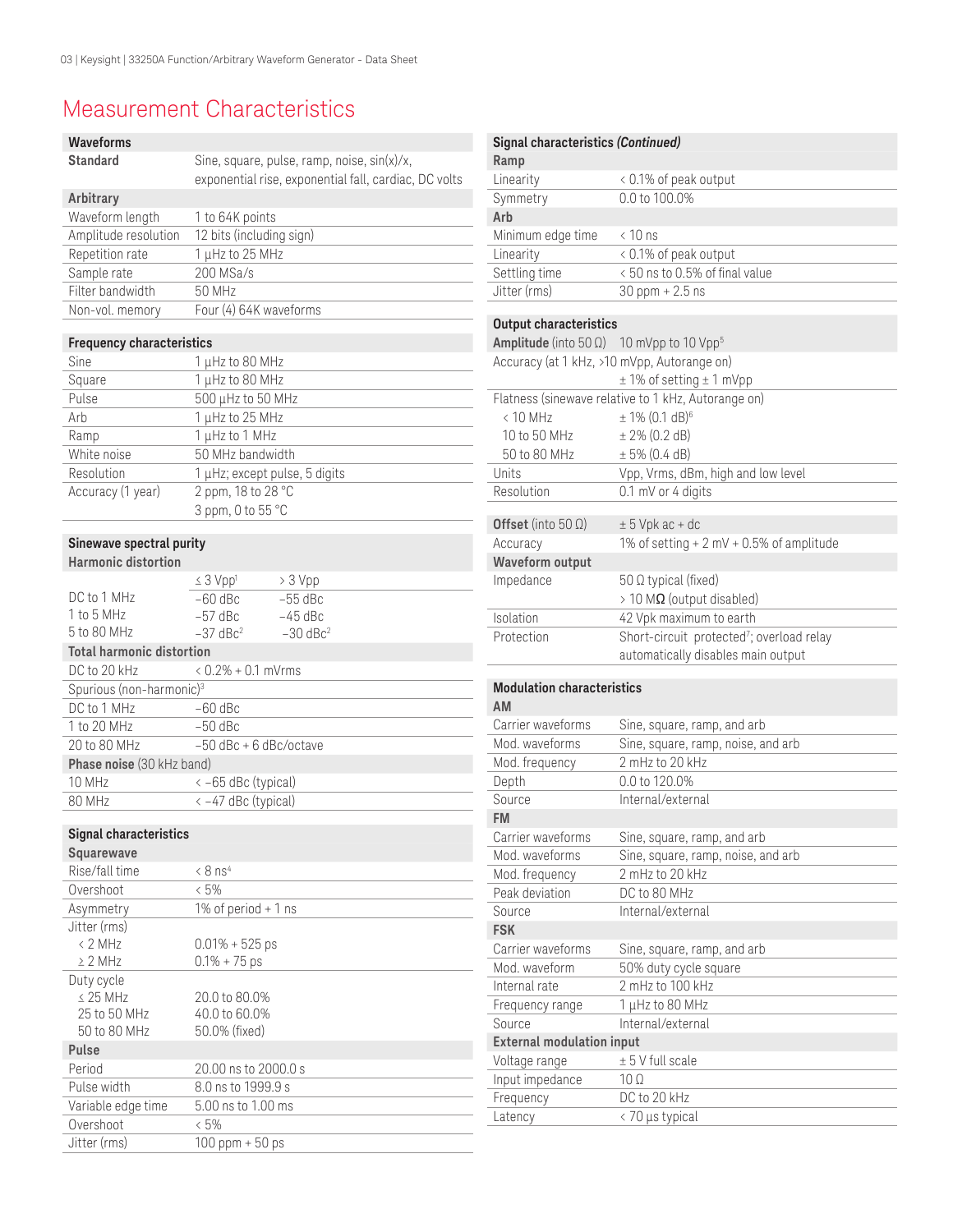# Measurement Characteristics *(Continued)*

| <b>Burst</b>                                           |                    |                                          |                                                |  |
|--------------------------------------------------------|--------------------|------------------------------------------|------------------------------------------------|--|
| Waveforms                                              |                    |                                          | Sine, square, ramp, pulse, arb, and noise      |  |
| Frequency                                              |                    | 1 µHz to 80 MHz <sup>8</sup>             |                                                |  |
| Burst count                                            |                    | 1 to 1,000,000 cycles or infinite        |                                                |  |
| Start/Stop phase                                       |                    | $-360.0$ to $+360.0^{\circ}$             |                                                |  |
| Internal period                                        |                    | 1 ms to 500 s                            |                                                |  |
| Gate source                                            |                    | External trigger                         |                                                |  |
| Trigger source                                         |                    | Single manual trigger,                   |                                                |  |
| Trigger delay                                          |                    |                                          |                                                |  |
| N-cycle, infinite                                      |                    | 0.0 ns to 85.000 sec                     |                                                |  |
| <b>Sweep</b>                                           |                    |                                          |                                                |  |
| Waveforms                                              |                    | Sine, square, ramp, and arb              |                                                |  |
| Type                                                   |                    | Linear and logarithmic                   |                                                |  |
| Direction                                              |                    | Up or down                               |                                                |  |
| Start F/Stop F                                         |                    | 100 μHz to 80 MHz                        |                                                |  |
| Sweep time                                             |                    | 1 ms to 500 s                            |                                                |  |
| Trigger                                                |                    |                                          | Single manual trigger, internal, external trig |  |
| Marker                                                 |                    |                                          | Falling edge of sync signal (programmable)     |  |
| <b>System characteristics</b>                          |                    |                                          |                                                |  |
| Configuration times (typical) <sup>9</sup>             |                    |                                          |                                                |  |
| Function change                                        |                    |                                          |                                                |  |
| Standard                                               |                    | $100 \text{ ms}$                         |                                                |  |
| Pulse                                                  |                    | 660 ms                                   |                                                |  |
| Built-in arb                                           |                    | 220 ms                                   |                                                |  |
| Frequency change                                       |                    | $20 \,\mathrm{ms}$                       |                                                |  |
| Amplitude change                                       |                    | 50 ms                                    |                                                |  |
| Offset change                                          |                    | 50 ms                                    |                                                |  |
| Select user arb                                        |                    | < 900 ms for < 16K pts.                  |                                                |  |
| Modulation change                                      |                    | < 200 ms                                 |                                                |  |
|                                                        |                    | Arb download times GPIB/RS-232 (115Kbps) |                                                |  |
| Arb Length                                             | Binary             | <b>ASCII Integer</b>                     | <b>ASCII Real</b>                              |  |
| 64K points                                             | 48 sec             | 112 sec                                  | 186 sec                                        |  |
| 16K points                                             | 12 sec             | 28 sec                                   | 44 sec                                         |  |
| 8K points                                              | 6 sec              | 14 sec                                   | 22 sec                                         |  |
| 4K points                                              | 3 sec              | 7 sec                                    | 11 sec                                         |  |
| 2K points                                              | 1.5 <sub>sec</sub> | 3.5 <sub>sec</sub>                       | 5.5 sec                                        |  |
|                                                        |                    |                                          |                                                |  |
| <b>Trigger characteristics</b><br><b>Trigger input</b> |                    |                                          |                                                |  |
| Input level                                            |                    | TTL compatible                           |                                                |  |
| Slope                                                  |                    | Rising or falling,                       | (selectable)                                   |  |
| Pulse width                                            |                    | $> 100$ ns                               |                                                |  |
| Input impedance                                        |                    | 10 kΩ, DC coupled                        |                                                |  |
| Latency                                                |                    |                                          |                                                |  |
| Burst                                                  |                    | < 100 ns (typical)                       |                                                |  |
| Sween                                                  |                    | < 10 us (tynical)                        |                                                |  |

Sweep < 10 µs (typical) Jitter (rms) Burst Sweep 1 ns; except pulse, 300 ps  $2.5 \,\mu s$ 

**Trigger output** Level TTL compatible into 50 Ω Pulse width  $>$  450 ns Maximum rate 1 MHz Fanout ≤ 4 Keysight 33250A's (or equivalent) **Clock Reference Phase Offset** Range –360 to +360° Resolution 0.001° **External reference input** Lock range 10 MHz ± 35 kHz Level 100 mVpp to 5 Vpp Impedance 1 kΩ nominal, accoupled Lock time < 2 s **Internal reference output** Frequency 10 MHz Level 632 mVpp (0 dbm), nominal Impedance 50 Ω nominal, accoupled **Sync output**  Level TTL compatible into > 1 kΩ Impedance 50 Ω nominal **General**  Power supply 100-240 V, 50-60 Hz 100-127 V, 50-400 Hz Power consumption 140 VA Operating temp. 0 to 55°C Storage temp. -30 to 70°C Stored states 4 named user configurations Power on state Default or last Interface IEEE-488 and RS-232 std. Language SCPI-1997, IEEE-488.2 Dimensions (WxHxD) Bench top Rackmount 254 x 104 x 374 mm 213 x 89 x 348 mm Weight 4.6 kg Safety designed to EN61010-1, CSA1010.1, UL-311-1 EMC tested to IEC-61326-1 IEC-61000-4-3 criteria B IEC-61000-4-6 criteria B Vibration and shock MIL-T-28800E, Type III, Class 5 Acoustic noise 40 dBA

1. Harmonic distortion at low amplitudes is limited by a –70 dBm floor<br>2. Harmonic distortion at 40 MHz only is –33 dBc

Harmonic distortion at 40 MHz only is -33 dBc

- 3. Spurious noise at low amplitudes is limited by a -75 dBm floor<br>4. Edge time decreased at higher frequency, 3.5 nS (typical)
- 4. Edge time decreased at higher frequency, 3.5 nS (typical)<br>5. 20 mVpp to 20 Vpp into open-circuit load
- 20 mVpp to 20 Vpp into open-circuit load
- 6. dB rounded to 1 digit, instrument adheres to "%" specification
- Short-circuit protected to ground at all times
- 8. Sine and square waveforms above 25 MHz only with infinite burst count
- 9. Time to change parameter and output new signal
- 

Warm-up time 1 hour Calibration interval 1 year